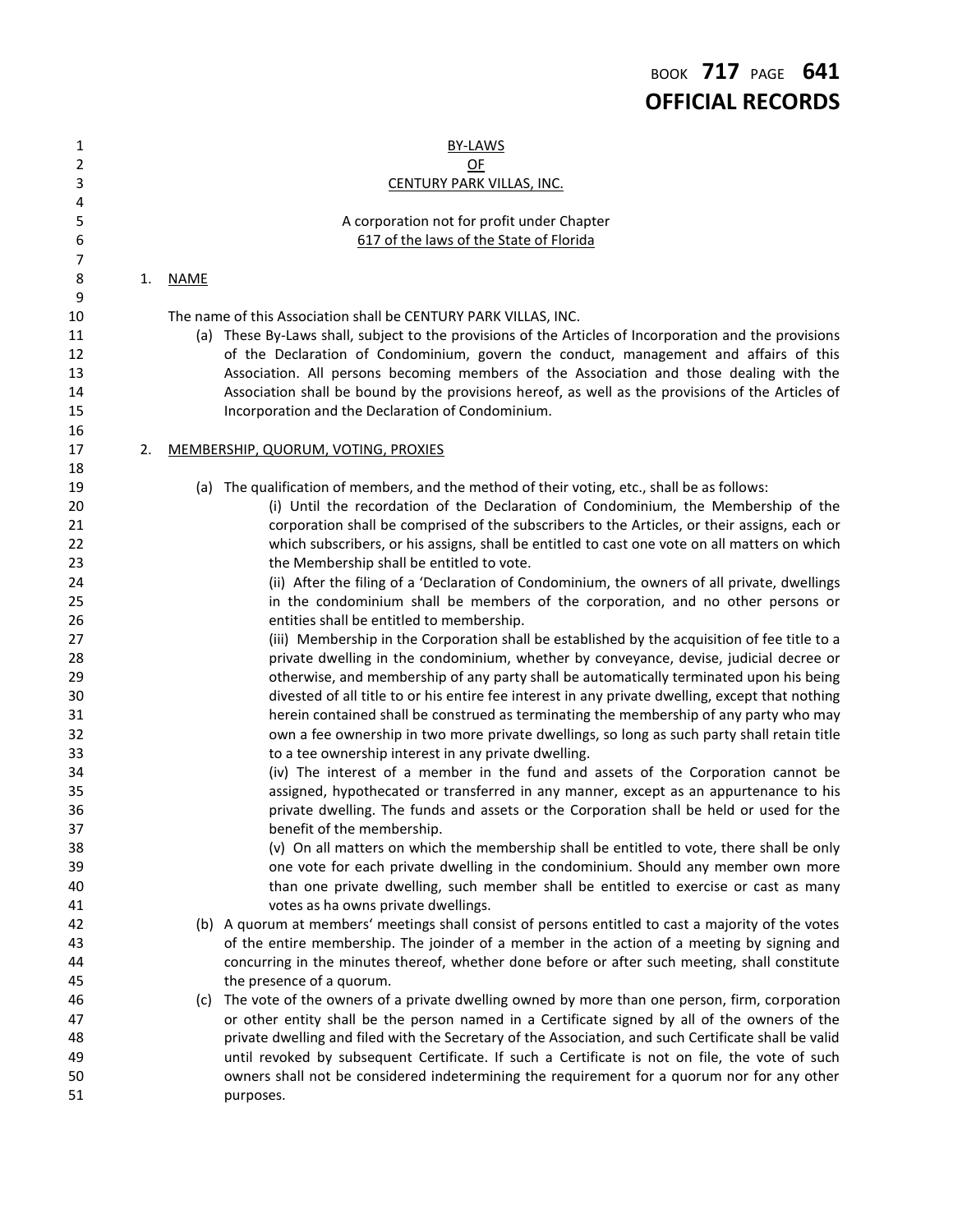## BOOK **717** PAGE **642 OFFICIAL RECORDS**

- (d) Votes may be cast in person or by proxy. Proxies shall be valid only for the particular meeting designated thereon and must be filed with the Secretary before the appointed time of the meeting.
- (e) Approval or disapproval of a private dwelling owner upon any matters, whether or not the subject of an association meeting, shall be the same person who would cast the vote of such owner if in an association meeting.

#### 3. ANNUAL AND SPECIAL MEETING OF MEMBERSHIP

- (a) The Annual Members' Meeting shall be held at the Office of the Association at 7:30 o'clock P.M., local time, on the first Wednesday in September of each year for the purpose of electing Directors and of transacting any other business authorized to be transacted by the members; provided, however, that if that day is a legal holiday, the meeting shall be held at the same hour on the next succeeding Wednesday.
- (b) Special Members' Meeting shall be held whenever called by the President or Vice President or by a majority of the Board of Directors, and must be called by such officers upon receipt of a written request from members of the Association owning a majority of the private dwellings. Such notice to be written or printed and to state the time and place and object for which the meeting is called. Such notice shall be given to each member not less than ten (10) days nor more than sixty (60) days prior to the date set for such meeting, which notice shall be mailed or presented 72 personally to each member within said time. If presented personally, receipt of such notice shall be given by the member, indicating the date on which such notice was received by him or, in lieu thereof, proof of delivery of such notice may be made by written affidavit of the person making such delivery. If mailed, such notice shall be deemed to be properly given when deposited in the United States Mails addressed to the member at his post office address as it appears on the **records of the Association, the postage thereon prepaid. Proof of such mailing shall be given by**  the affidavit of the person giving the notice. Any member may, by written waiver of notice signed by such member waive such notice, and such waiver, when filed in the records of the Association, whether before or after the holding of the meeting, shall be deemed equivalent to 81 the giving of such notice to such member. If any members' meeting cannot be organized because 82 a quorum has not attended, or because the greater percentage of the membership required to constitute a quorum for particular purposes has not attended, as set forth in the Articles of Incorporation, these By-Laws or the Declaration of Condominium, the members who are present either in person or by proxy may adjourn the meeting from time to time until a quorum, or the required percentage of attendance if greater than a quorum, is present.
- (c) The order of business at Annual Members' Meetings, and, as far as practical, at any other members' meeting shall be:
- 89 (i) Election of Chairman» of the meeting
- (ii) Calling of the roll and certifying of proxies
- (iii) Proof of notice of meeting or waiver of notice
- (iv) Reading and disposal of any unapproved minutes
- (v) Reports of officers
- (vi) Reports of committees
- (vii) Election of inspectors of election
- (viii) Election of directors
- (ix) Unfinished business
- (x) New business
- (xi) Adjournment
- 

4. BOARD OP DIRECTORS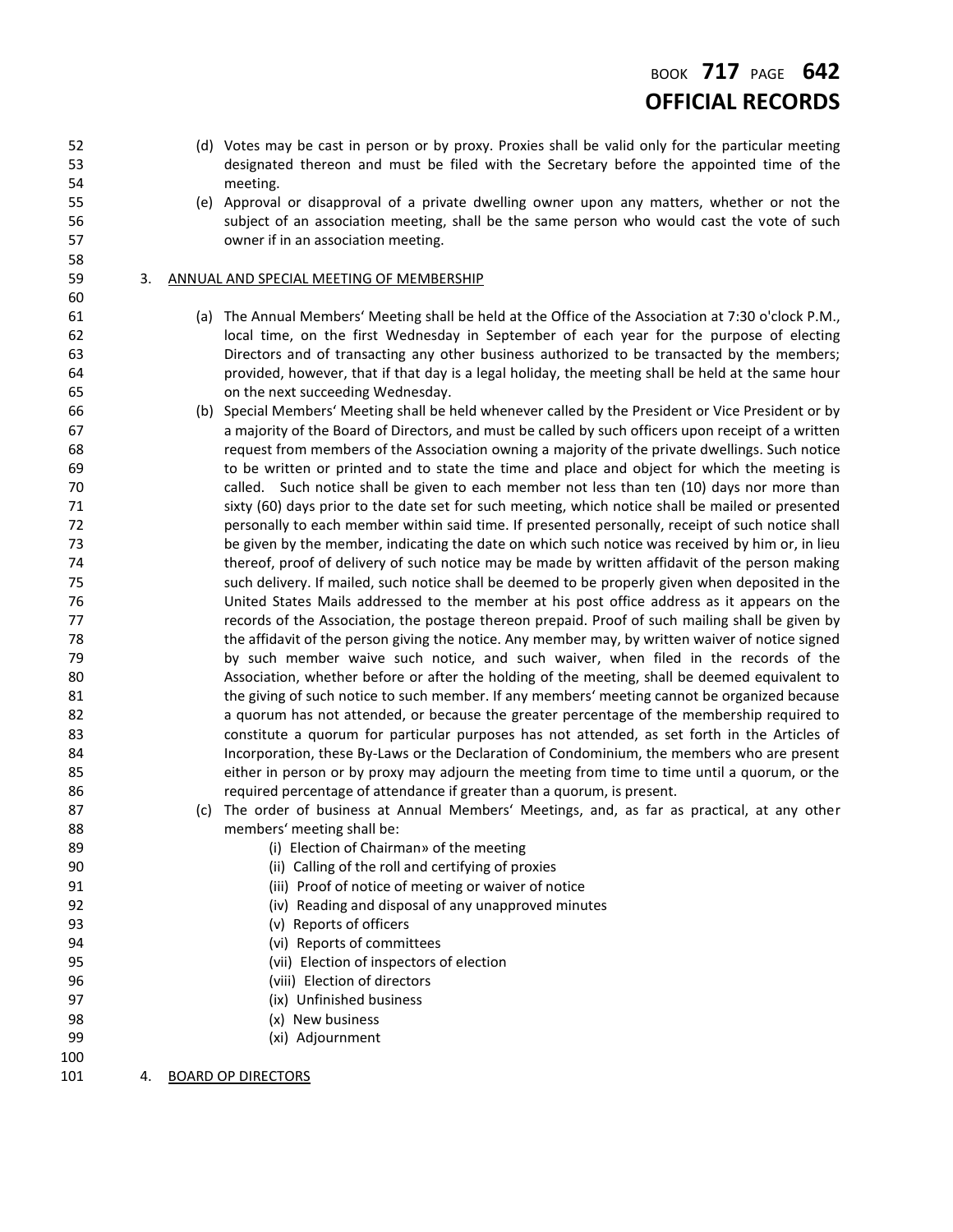# BOOK **717** PAGE **643 OFFICIAL RECORDS**

| 102 |     | (a) The first Board of Directors of the Association shall consist of three (3) persons. The number of   |
|-----|-----|---------------------------------------------------------------------------------------------------------|
| 103 |     | Directors shall be established by the Board of Directors from time to time.                             |
| 104 |     | (b) Election and removal of 'Directors shall be conducted in the following manner:                      |
| 105 |     | (i) The members of the Board of Directors shall be elected by a plurality of the votes cast             |
| 106 |     | at the Annual-Meeting of the members of the Association and shall serve for a term of                   |
| 107 |     | one year until the next Annual Meeting of members.                                                      |
| 108 |     | (ii) Members may remove a Director at any special meeting called for such purpose in the                |
| 109 |     | same manner as is provided hereinbefore for the election of Directors and any vacancies                 |
| 110 |     | created by such removal shall be fined for the unexpired term at such meeting by the                    |
| 111 |     | members in the same manner as is provided for the annual election of Directors.                         |
| 112 |     | (iii) Vacancies in the Board of Directors except those created by removal of a Director by              |
| 113 |     | the membership may be filled until the date of the next Annual Meeting by the remaining                 |
| 114 |     | Directors, the successor Director to fill the vacated Directorship for the unexpired term:              |
| 115 |     | thereof.                                                                                                |
| 116 |     | (iv) In the election of Directors, each member shall be entitled to cast one vote for each              |
| 117 |     | Director to be elected, but voting for Directors shall be noncumulative.                                |
| 118 |     | (c) The organization meeting of the newly elected Board of Directors shall be held within ten (10)      |
| 119 |     | days of their election, at such time and at such place as shall be fixed by the Directors at the        |
| 120 |     | meeting at which they were elected, and no further notice of the organization meeting shall be          |
| 121 |     | necessary provided a quorum shall be present.                                                           |
| 122 |     | (d) Regular meetings of the Board of Directors may be held at such time and place as shall be           |
| 123 |     | determined from time to time by a majority of the Directors. Notice of regular meetings shall be        |
| 124 |     | given to each Director, personally or by mail, telephone or telegram, at least three (3) days prior     |
| 125 |     | to the day named for such meeting unless notice is waived.                                              |
| 126 |     | (e) Special meetings of the Board of Directors may be called by the President, and must he called by    |
| 127 |     | the Secretary at the written request of one-third of the votes of the Board. Not less than three        |
| 128 |     | (3) days' notice of a meeting shall be given to each Director, personally or by mail, telephone or      |
| 129 |     | telegram, which notice shall state the time, place and purpose of the meeting.                          |
| 130 | (f) | Any Director may waive notice of a meeting before or after the meeting, and such waiver shall be        |
| 131 |     | deemed equivalent to the giving of notice.                                                              |
| 132 |     | (g) A quorum at a Directors' meeting shall consist of the Directors entitled to cast a majority of the  |
| 133 |     | votes of the entire Board. The acts of the Board approved by a majority of the votes present at a       |
| 134 |     | meeting at which a quorum is present shall constitute the acts of the Board of Directors. except        |
| 135 |     | as specifically otherwise provided in the Articles of Incorporation, these By-Laws or the               |
| 136 |     | Declaration of Condominium. If any Directors' meeting cannot be organized because a quorum              |
| 137 |     | has not attended, or because the greater percentage of the Directors required to constitute a           |
| 138 |     | quorum for particular purposes has not attended, wherever the latter percentage of attendance           |
| 139 |     | may be required as set forth in the Articles of Incorporation, these By-Laws or the Declaration of      |
| 140 |     | Condominium, the Directors who are present may adjourn the meeting from time to time until a            |
| 141 |     | quorum, or the required percentage of attendance if greater than a quorum is present. At any            |
| 142 |     | adjourned meeting, any business which might have been transacted at the meeting as originally           |
| 143 |     | called may be transacted without further notice. The joinder of a Director in the action of a           |
| 144 |     | meeting by signing and concurring in the minutes thereof shall constitute the presence of such          |
| 145 |     | Director for the purpose of determining a quorum.                                                       |
| 146 |     | (h) The presiding officer of Directors' meetings shall be the chairman of the Board, if such an officer |
| 147 |     | has been elected; and if not, then the President shall preside. In the absence of the presiding         |
| 148 |     | officer, the Directors present shall designate one of their members to preside.                         |
| 149 | (i) | Directors' fees, if any, shall be determined by the members.                                            |
| 150 | (i) | All of the powers and duties of the Association shall be exercised by the Board of Directors,           |
| 151 |     | including those existing under the common law and statutes, the Articles of Incorporation of the        |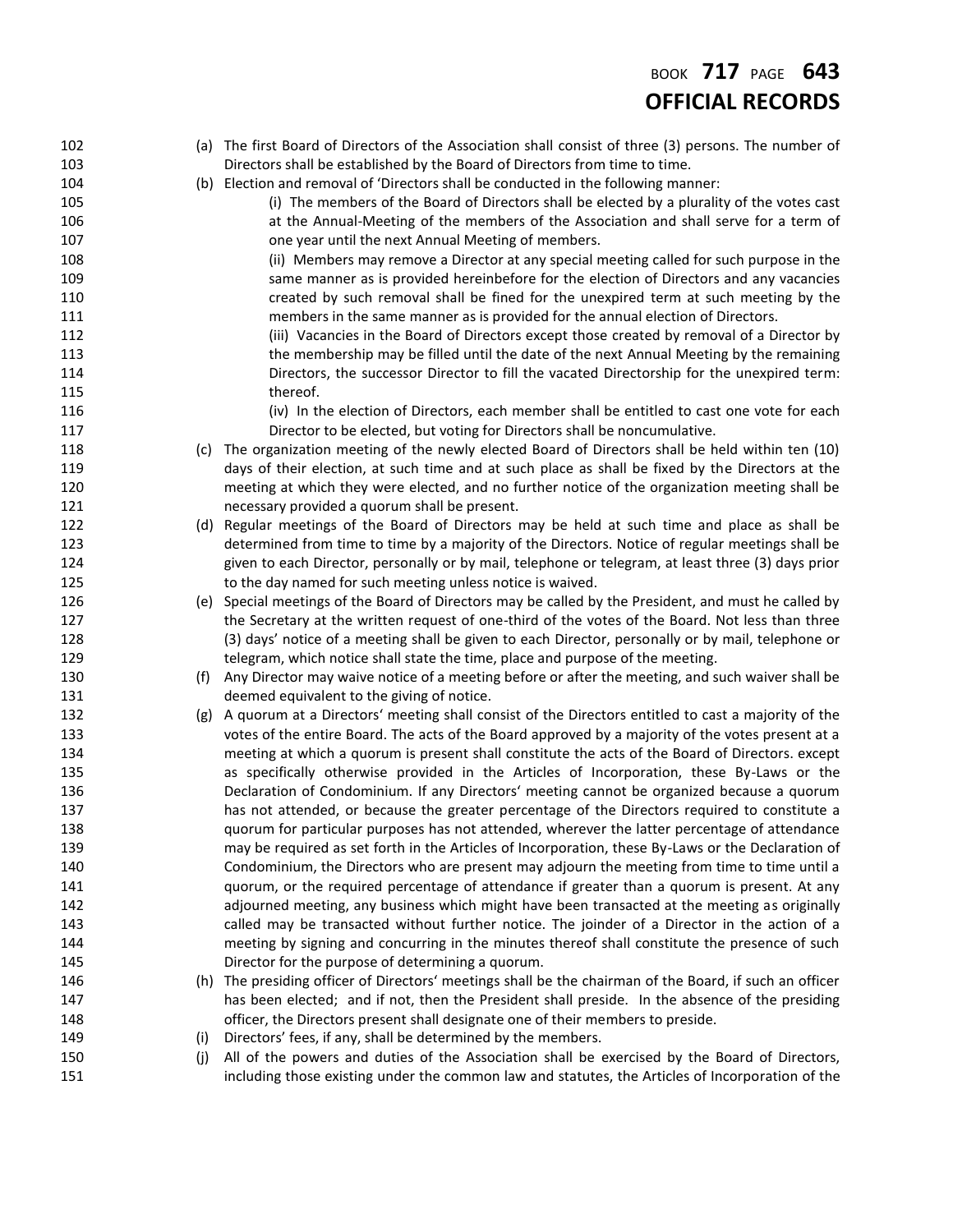| 152 |    |                 | Association, these By-Laws and the Declaration of Condominium, and shall include, without                                                                                       |
|-----|----|-----------------|---------------------------------------------------------------------------------------------------------------------------------------------------------------------------------|
| 153 |    |                 | limiting the generality of the foregoing, the following:                                                                                                                        |
| 154 |    |                 | (i) To make, levy and collect assessments against members and members' private                                                                                                  |
| 155 |    |                 | dwellings to defray the costs of the condominium, and to use the proceeds of said                                                                                               |
| 156 |    |                 | assessments in the exercise of the powers and duties granted unto the Association;                                                                                              |
| 157 |    |                 | (ii) The maintenance, repair, replacement, operation and management of the                                                                                                      |
| 158 |    |                 | Condominium wherever the same is required to be done and accomplished by the                                                                                                    |
| 159 |    |                 | Association for the benefit of its members;                                                                                                                                     |
| 160 |    |                 | (iii) The reconstruction of improvements after casualty, and the further improvement of                                                                                         |
| 161 |    |                 | the property, real and personal;                                                                                                                                                |
| 162 |    |                 | (iv) To make and amend regulations governing the use of the property, real and personal,                                                                                        |
| 163 |    |                 | in the Condominium, so long as such regulations or amendments thereto do not conflict                                                                                           |
| 164 |    |                 | with the restrictions and limitations which may be placed upon the use of such property                                                                                         |
| 165 |    |                 | under the terms of the Articles of Incorporation and Declaration of Condominium and By-                                                                                         |
| 166 |    |                 | Laws;                                                                                                                                                                           |
| 167 |    |                 | (v) To approve or disapprove proposed purchasers and lessees of Private Dwellings in the                                                                                        |
| 168 |    |                 | manner specified in the Declaration of Condominium;                                                                                                                             |
| 169 |    |                 | (vi) To acquire, operate, lease, manage and otherwise trade and deal with property, real                                                                                        |
| 170 |    |                 | and personal, including Private Dwellings in the Condominium, as may be necessary or                                                                                            |
| 171 |    |                 | convenient in the operation and management of the Condominiums and in accomplishing                                                                                             |
| 172 |    |                 | the purposes set forth in the Declaration of Condominium;                                                                                                                       |
| 173 |    |                 | (vii) To contract for the management of the Condominium and to delegate to such                                                                                                 |
| 174 |    |                 | contractor all of the powers and duties of the Association, except those which may be                                                                                           |
| 175 |    |                 | required by the Declaration of Condominium to have approval of the Board of Directors or                                                                                        |
| 176 |    |                 | membership of the Association;                                                                                                                                                  |
| 177 |    |                 | (viii) To enforce by legal means the provisions of the Articles of Incorporation and By-                                                                                        |
| 178 |    |                 | Laws of the Association, the Declaration of Condominium and the regulations hereinafter                                                                                         |
| 179 |    |                 | promulgated governing use of the Condominium property;                                                                                                                          |
| 180 |    |                 | (ix) To pay all taxes and assessments which are liens against any part of the Condominium                                                                                       |
| 181 |    |                 | other than Private Dwellings and the appurtenances thereto, and to assess the same                                                                                              |
| 182 |    |                 | against the members and their respective Private Dwellings subject to such liens;                                                                                               |
| 183 |    |                 | (x) To carry casualty, liability, workmen's compensation, and such other insurance as may                                                                                       |
| 184 |    |                 | be deemed necessary for the protection of the members and the Association;                                                                                                      |
| 185 |    |                 |                                                                                                                                                                                 |
| 186 |    |                 | (xi) To pay all costs of power, gas, water, sewer and other utility services rendered to the<br>Condominium and not billed to the owners or the separate Private Dwellings; and |
|     |    |                 |                                                                                                                                                                                 |
| 187 |    |                 | (xii) To employ personnel for reasonable compensation to perform the services required                                                                                          |
| 188 |    |                 | for proper administration of the purposes of the Association;                                                                                                                   |
| 189 |    |                 | (xiii) The Condominium Association may acquire and enter into agreements from time to                                                                                           |
| 190 |    |                 | time whereby it acquires leaseholds, memberships and other possessory or use interests                                                                                          |
| 191 |    |                 | in lands or facilities including, but not limited to country clubs, golf courses, marinas and                                                                                   |
| 192 |    |                 | other recreational facilities whether or not contiguous to the lands of the Condominium,                                                                                        |
| 193 |    |                 | intended to provide for the enjoyment, recreation and other use or benefit of the unit                                                                                          |
| 194 |    |                 | owners. The expenses of rental, membership fees, operations, replacements and other                                                                                             |
| 195 |    |                 | undertakings in connection therewith shall be common expenses together with all other                                                                                           |
| 196 |    |                 | expenses and costs herein or by law defined as common expenses.                                                                                                                 |
| 197 |    |                 |                                                                                                                                                                                 |
| 198 | 5. | <b>OFFICERS</b> |                                                                                                                                                                                 |
| 199 |    |                 |                                                                                                                                                                                 |

 (a) The executive officers of the Association shall be a President, who shall be a Director, a Vice 201 President, who shall be a Director, a Treasurer, a Secretary and an Assistant Secretary, all of whom shall be elected annually by the Board of Directors and who may b peremptorily removed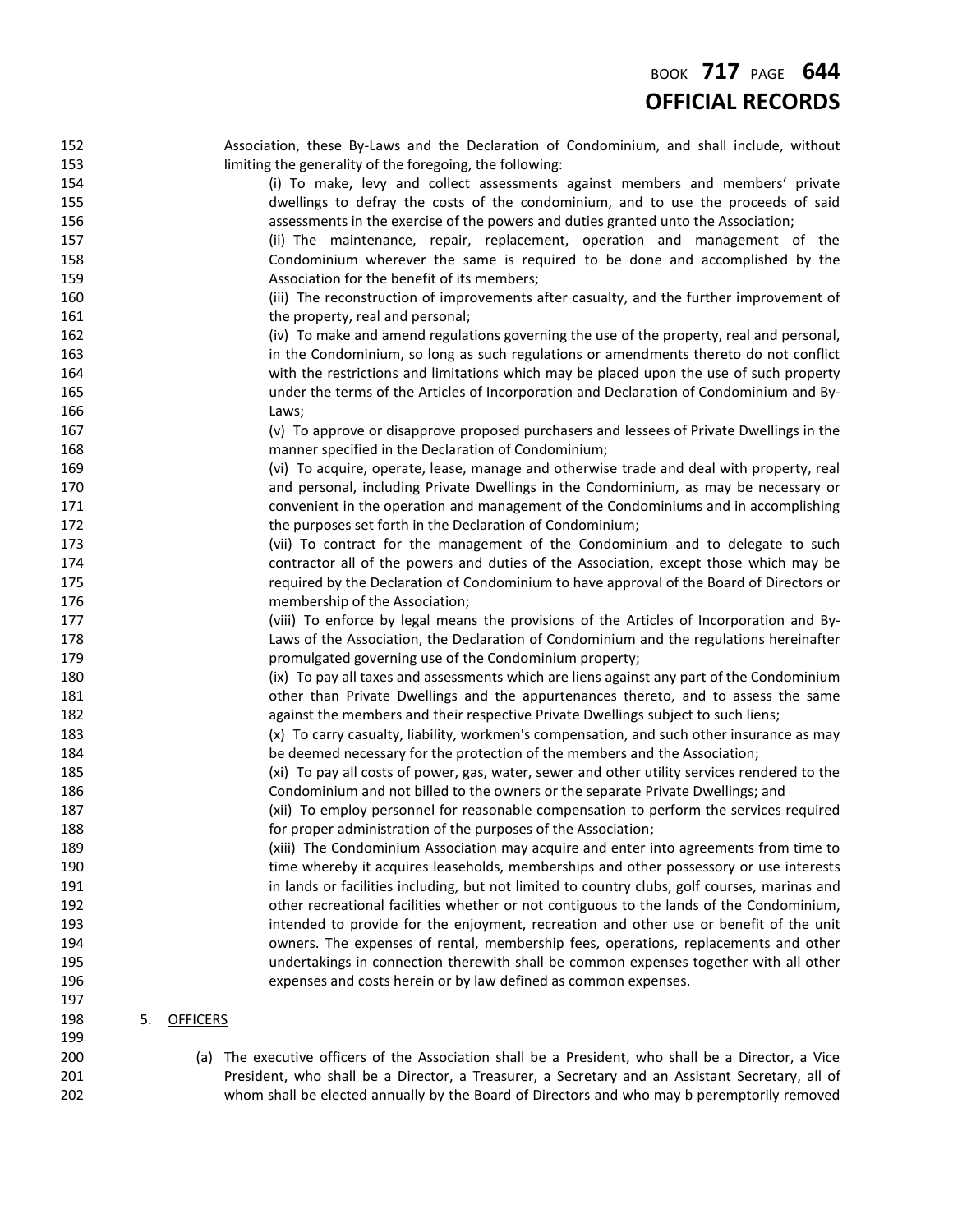# BOOK **717** PAGE **645 OFFICIAL RECORDS**

| 203 |    |     | by vote of the Directors at any meeting. Any person may hold two or more offices, except that           |
|-----|----|-----|---------------------------------------------------------------------------------------------------------|
| 204 |    |     | the President shall not also he the Secretary or an Assistant Secretary. The Board of Directors         |
| 205 |    |     | shall from time to time elect such other officers and designate their powers and duties as the          |
| 206 |    |     | Board shall find to be required to manage the affairs of the Association.                               |
| 207 |    |     | (b) The President shall be the chief executive officer of the Association. He shall have all of the     |
| 208 |    |     | powers and duties which are usually vested in the office of President of an Association including,      |
| 209 |    |     | but not limited, to the power to appoint committees from among the members from time to                 |
| 210 |    |     | time, as he may, in his discretion, determine appropriate, to assist in the conduct of the affairs of   |
| 211 |    |     | the Association.                                                                                        |
| 212 |    | (C) | The Vice President shall, in the absence or disability of the President, exercise the powers and        |
| 213 |    |     | perform the duties of President. He shall also generally assist the President and exercise such         |
| 214 |    |     | other powers and perform such other duties as shall be prescribed by the Directors.                     |
| 215 |    |     | (d) The Secretary shall keep the minutes of all proceedings of the Directors and the members. He        |
| 216 |    |     | shall attend to the giving and serving of all notices to the members and Directors, and such other      |
| 217 |    |     | notices required by law. He shall have custody of the seal of the Association and affix the same to     |
| 218 |    |     | instruments requiring a seal when duly signed. He shall keep the records of the Association,            |
| 219 |    |     | except those of the Treasurer, and shall perform all other duties incident to the office of             |
| 220 |    |     | Secretary of an Association and as may be required by the Directors or President. The Assistant         |
| 221 |    |     | Secretary shall perform the duties of Secretary when the secretary is absent.                           |
| 222 |    |     | (e) The Treasurer shall have custody of all of the property of the Association, including funds,        |
| 223 |    |     | securities and evidences of indebtedness. He shall keep the assessment rolls and accounts of the        |
| 224 |    |     | members; he shall keep the books of the Association in accordance with good accounting                  |
| 225 |    |     | practices; and he shall perform all other duties incident to the office of Treasurer.                   |
| 226 |    | (f) | The compensation of all officers and employees of the Association shall be fixed by the Directors.      |
| 227 |    |     | This provision shall not preclude the Board of Directors from employing a Director as an                |
| 228 |    |     | employee of the Association, nor preclude the contracting with a Director for the management            |
|     |    |     |                                                                                                         |
|     |    |     |                                                                                                         |
| 229 |    |     | of the condominium.                                                                                     |
| 230 |    |     |                                                                                                         |
| 231 | 6. |     | <b>FISCAL MANAGEHENT</b>                                                                                |
| 232 |    |     |                                                                                                         |
| 233 |    |     | The provisions for fiscal management of the Association set forth in the Declaration of Condominium and |
| 234 |    |     | Articles of Incorporation shall be supplemented by the following provisions:                            |
| 235 |    |     |                                                                                                         |
| 236 |    |     | (a) The Association shall operate on a calendar year.                                                   |
| 237 |    |     | (b) The assessment roll shall be maintained in a set or accounting books which there shall be an        |
| 238 |    |     | account for each Private Dwelling. Such an account shall designate the name and address of the          |
| 239 |    |     | owner or owners, the amount of each assessment against the owners, the dates and amounts in             |
| 240 |    |     | which assessments cone due, the amounts paid upon the account and the balance due upon                  |
| 241 |    |     | assessments.                                                                                            |
| 242 |    | (C) | The Board of Directors shall adopt a budget for each calendar .year which shall contain estimates       |
| 243 |    |     | of the cost of performing the functions of the Association, including, but not limited to the           |
| 244 |    |     | following items:                                                                                        |
| 245 |    |     | (i) Common expense budget, which shall include, without limiting the generality of the                  |
| 246 |    |     | foregoing, the estimated amounts necessary for maintenance and operation of Common                      |
| 247 |    |     | Property and Limited Common Property, recreational areas, landscaping, street and                       |
| 248 |    |     | walkways, office expense, utility services, insurance, administration and reserves                      |
| 249 |    |     | (operating and replacement); and                                                                        |
| 250 |    |     | (ii) Proposed assessments against each member copies of the proposed budget and                         |
| 251 |    |     | proposed assessments shall be transmitted to each member on or before January 1 of the                  |
| 252 |    |     | year for which the budget is made. If the budget is subsequently amended before the                     |
| 253 |    |     | assessments are made, a copy of the amended budget shall be furnished each member                       |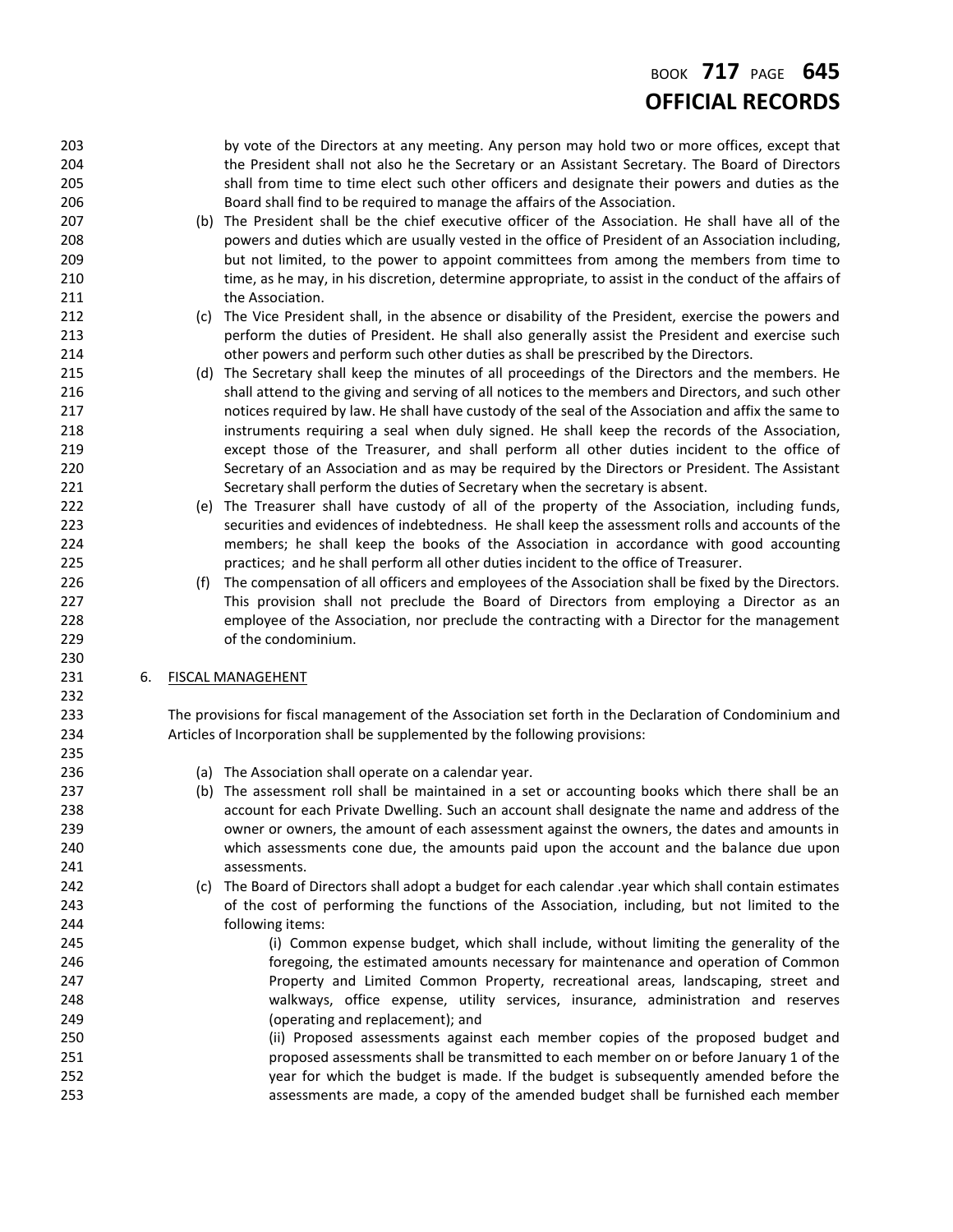# BOOK **717** PAGE **646 OFFICIAL RECORDS**

| 254 |    |     | concerned. Delivery of a copy of any budget or amended budget to each member shall                          |
|-----|----|-----|-------------------------------------------------------------------------------------------------------------|
| 255 |    |     | not affect the liability of any member for any such assessment, nor shall delivery of a copy                |
| 256 |    |     | of such budget or amended budget be considered as a condition precedent to the                              |
| 257 |    |     | effectiveness of said budget and assessments levied pursuant thereto, and nothing herein                    |
| 258 |    |     | contained shall be construed as restricting the right of the Board of Directors to at any                   |
| 259 |    |     | time in their sole discretion levy any additional assessment in the event that the budget                   |
| 260 |    |     | originally adopted shall appear to be insufficient to pay costs and expenses of operation                   |
| 261 |    |     | and management, or in the event of emergencies.                                                             |
| 262 |    |     | (d) The depository of the Association shall be such bank or banks as shall be designated from time to       |
| 263 |    |     | time by the Directors and in which the monies of the Association shall be deposited. Withdrawal             |
| 264 |    |     | of monies from such accounts shall be only by checks signed by such persons as are authorized               |
| 265 |    |     | by the Directors.                                                                                           |
| 266 |    |     | (e) An audit of the accounts of the Association shall be made as required and ordered by the Board          |
| 267 |    |     | of Directors.                                                                                               |
| 268 |    | (f) | Fidelity bonds may be required by the Board of Directors from all officers and employees of the             |
| 269 |    |     | Association and from any contractor handling or responsible for Association funds. The amount               |
| 270 |    |     | of such bonds shall be determined by the Directors. The premium on such bonds shall be paid by              |
| 271 |    |     | the Association.                                                                                            |
| 272 |    |     |                                                                                                             |
| 273 | 7. |     | PARLIAMENTARY RULES                                                                                         |
| 274 |    |     |                                                                                                             |
| 275 |    |     | Roberts Rules of order (latest edition) shall govern the conduct of corporate proceedings when not in       |
| 276 |    |     | conflict with the Articles of Incorporation and these By-Laws or with the Statutes of the State of Florida. |
| 277 |    |     |                                                                                                             |
| 278 | 8. |     | <b>AMMENDMENTS TO THE BY-LAWS</b>                                                                           |
| 279 |    |     |                                                                                                             |
| 280 |    |     | Amendments to these By-Laws shall be proposed and adopted in the following manner:                          |
| 281 |    |     |                                                                                                             |
| 282 |    |     | (a) Amendments to these By-Laws may be proposed by the Board of Directors of the Association                |
| 283 |    |     | acting upon vote of the majority of the Directors, or by members of the Association owning a                |
| 284 |    |     | majority of the Private Dwellings in the Condominium, whether meeting as members or by                      |
| 285 |    |     | instrument in writing signed by them.                                                                       |
| 286 |    |     | (b) Upon any amendment or amendments to these By-Laws being proposed by said Board of                       |
| 287 |    |     | Directors or members, such proposed amendment, or amendments shall be transmitted to the                    |
| 288 |    |     | President of the Association, or other officer of the Association in absence of the President, who          |
| 289 |    |     | shall thereupon call a Special Joint Meeting of the members of the Board of Directors of the                |
| 290 |    |     | Association and the membership for a date not sooner than twenty (20) days or later than sixty              |
| 291 |    |     | (60) days from receipt by such officer of the, proposed amendment or amendments, and it shall               |
| 292 |    |     | be the duty or the Secretary to give to each member written or printed notice of such meeting in            |
| 293 |    |     | the same form and in the same manner as notice of the call of a Special Meeting of the members              |
| 294 |    |     | is required as herein set forth.                                                                            |
| 295 |    |     | (c) In order for such amendment or amendments to become effective, the same must be approved                |
| 296 |    |     | by an affirmative vote of two-thirds of the entire membership of the Board of Directors and by              |
| 297 |    |     | an affirmative vote of the members owning not less than three-fourths of the Private Dwellings              |
| 298 |    |     | in the Condominium. Thereupon, such amendment or amendments to these By-Laws shall be                       |
| 299 |    |     | transcribed, certified by the President and Secretary of the Association, and a copy thereof shall          |
| 300 |    |     | be recorded in the public records of the county in which the property is located within ten (10)            |
| 301 |    |     | days from the date on which any amendment or amendments have been affirmatively approved                    |
| 302 |    |     | by the Directors and members.                                                                               |
| 303 |    |     | (d) At any meeting held to consider such amendment or amendments to the By-Laws, the written                |
| 304 |    |     | vote of any member of the Association shall be recognized if such member is not in attendance               |
|     |    |     |                                                                                                             |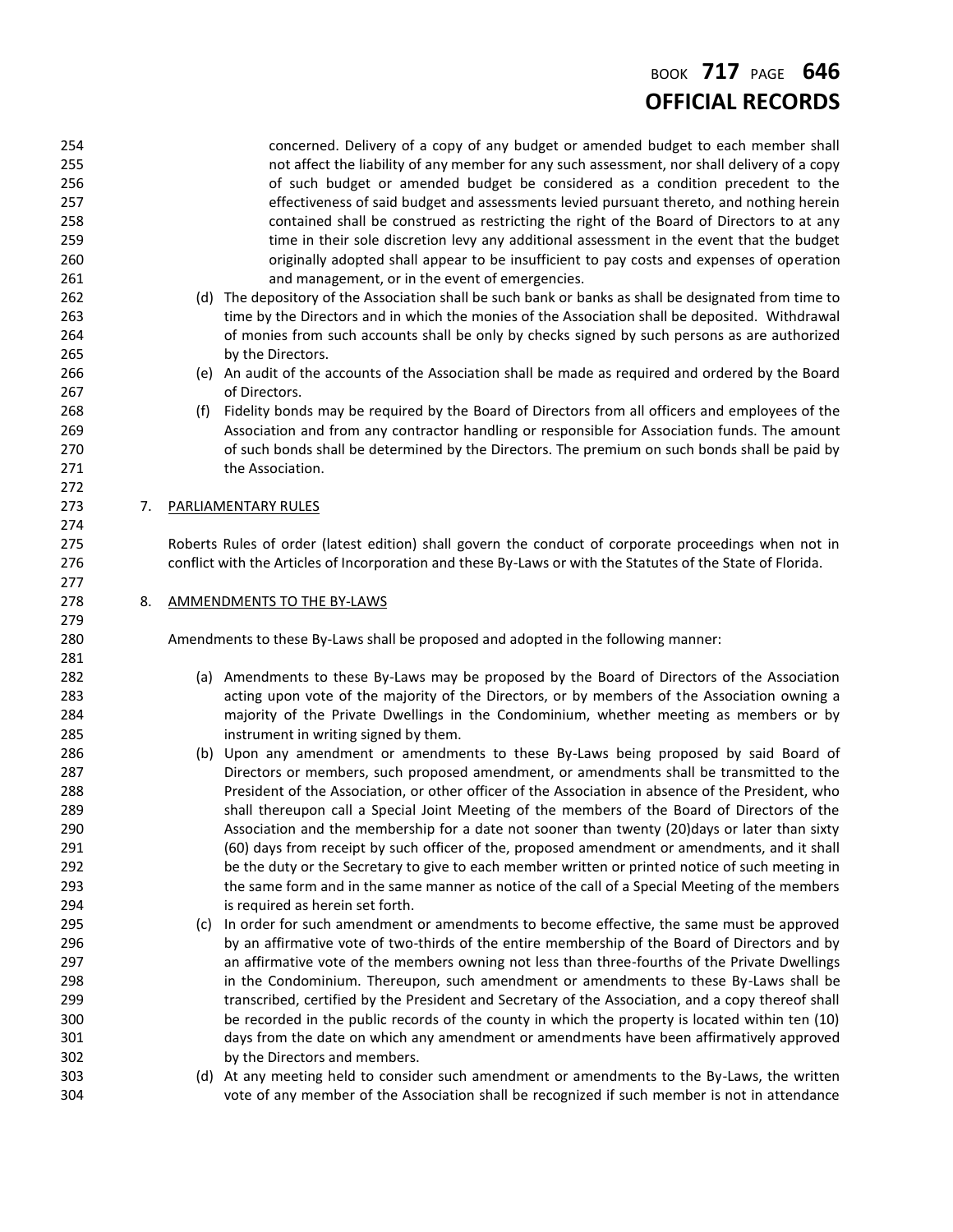## BOOK **717** PAGE **647 OFFICIAL RECORDS**

 at such meeting or represented thereat by proxy, provided such written vote is delivered to the Secretary of the Association at or prior to such meeting.

### 9. MISCELLANEOUS PROVISIONS

- (a) Private Dwellings for Residential Use Only: Each Private Dwelling is hereby restricted to residential use by the owner or owners thereof, their immediate families, guests and invitees.
- (b) Rules and Regulations for Use of Common Property: The use of Common Property by the owner or owners of all Private Dwellings, and all other parties authorized to use the same, and use or Limited Common Property by the owner or owners entitled to use the same, shall be at all times subject to such reasonable rules and regulations as may be prescribed and established governing such use, or which may be hereafter prescribed and established by the Association. Rules and regulations governing the use of the Common Property may be promulgated by the Board of Directors of the Association from time to time.
- 319 (c) Premises to be Used for Lawful Purposes Only: No immoral, improper, offensive or unlawful use shall be made of any Private Dwellings, or of the common property, or of the limited common property, nor any part thereof, and all laws, zoning ordinances and regulations of all governmental authorities having jurisdiction of the Condominium shall be observed. No owner of any Private Dwelling shill permit or suffer anything to be done or kept in his Private Dwelling, or on the Common Property, or on the Limited Common Property, which will increase the rate of insurance on the Condominium, or which will obstruct or interfere with the rights of other occupants of the building or annoy then by unreasonable noises, nor shall any such owner undertake any use or practices which shall create an constitute a nuisance to any other owner of a Private Dwelling, or which interferes with the peaceful possession and proper use of any other Private Dwelling, or the Common Property, or the Limited Common Property.
- (d) Emergency Entry into Private Dwellings: In case of any emergency originating in or threatening any Private Dwelling, regardless of whether the owner is present at the time of such emergency, 332 the Board of Directors of the Association or any other person authorized by it or the building superintendent or Managing Agent, shall have the right to enter such Private Dwelling for the purpose of remedying or abating the cause of such emergency such right of entry shall be 335 immediate, and to facilitate entry in the event of any such emergency, the owner, of each Private Dwelling if required by the Association, shall deposit under the control of the Association a key to such Private Dwelling.
- 338 (e) Right of Entry for Maintenance of Common Property: Whenever it is necessary to enter any **Private Dwelling or the purpose of performing any maintenance, alteration or repair to any**  portion of the Common Property, or to go upon any Limited Common Property for such purpose, the owner of each Private Dwelling shall permit other owners or their representatives, or the duly constituted and authorized agent of Association to enter such Private Dwelling, or to go upon the Limited Common Property constituting an appurtenance to any such Private Dwelling, for such purpose, provided that such entry shall be made only at reasonable times and with reasonable advance notice.
- (f) Alterations of Private Dwellings: No owner of a Private Dwelling shall permit to be made any structural modifications or alterations in such Private Dwellings without first obtaining the written consent of Association, which consent may be withheld in the event that a majority of the Board of Directors of said corporation determine, in their sole discretion, that such structural modifications or alterations would affect or in any manner endanger the building in part or in its entirety. If the modification or alteration desired by the owner of any Private Dwelling involves the remove; of any permanent interior partition, Association shall have the right to permit such removal so long as the permanent interior partition to be removed is not a load bearing partition, and so long as the removal thereof would in no manner affect or interfere with the provisions of utility services constituting Common Property located therein. No owner shall cause any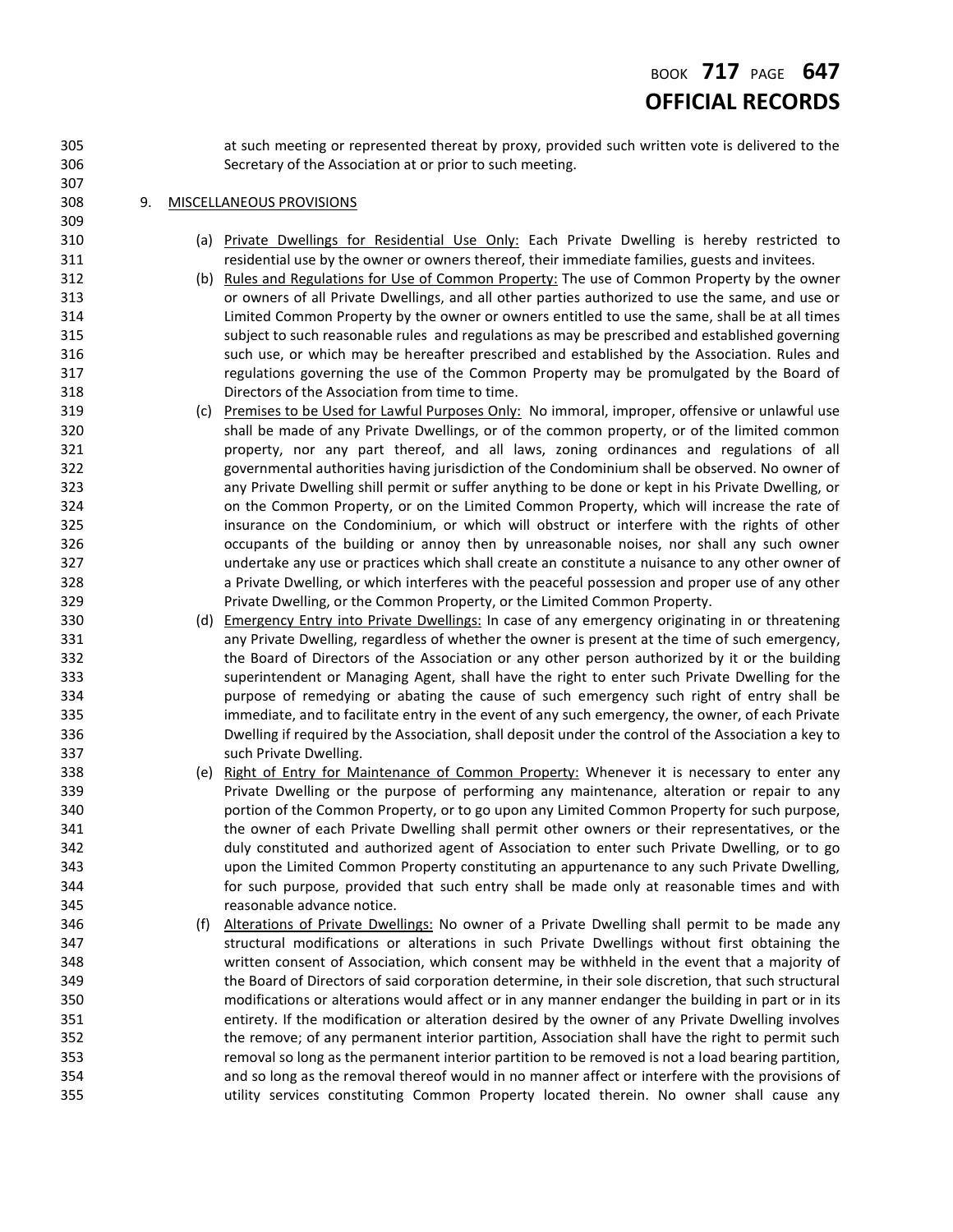### BOOK **717** PAGE **648 OFFICIAL RECORDS**

 improvements or changes to be made on the exterior of the building, including painting or other decoration, or the installation of electrical wiring, television antenna, machines or air conditioning units, which may protrude through the walls or roof of the building, or in any manner change the appearance of any portion of the building not within the walls of such Private Dwelling without the written consent of the Association being first bad and obtained.

- (g) Improvements to Common Property: The Association shall have the right to make or cause to be made such alterations or improvements to the Common Property which do not prejudice the rights of the owner of any Private Dwelling, provided the making of such alterations and improvements are approved by the Board of Directors of the Association, and the cost of such alterations or improvements shall be assessed as common expense to be assessed and collected from all of the owners of Private Dwellings. However, where any alterations and improvements are exclusively or substantially exclusively for the benefit of the owner or owners of a Private Dwelling or Private Dwellings requesting the same, then the cost of such alterations and improvements shall be assessed against and collected solely from the owner or owners of the Private Dwelling or Private Dwellings exclusively or substantially exclusively benefitted, the assessment to be levied in such proportion as may be determined by the Board of Directors of the Association.
- 373 (h) Maintenance and Repair by Owners of Private Dwellings: The Owner of each Private Dwelling must promptly correct any condition 'which, if left uncorrected, would adversely affect the apartment building or any part thereof belonging to another Private Dwelling owner. If the building or any other Private Dwelling owner should sustain damages because of another owner failing to correct the condition within his premises, such owner shall be liable and responsible for the damages and liability which his action or non-action occasioned. The owner of each Private Dwelling shall be liable and responsible for the maintenance, repair and replacement, as the case may be, of all air conditioning equipment, including any fixtures and/or their connections required to provide water, light, power, telephone, sewage and sanitary service to his Private welling and which may now or hereafter be situated in his Private Dwelling. Such Owner shall further be responsible and liable for maintenance, repair and replacement of any and all wall, ceiling and floor exterior surfaces, painting, decorating and furnishings, and all other accessories which such owner may desire to place or maintain in his Private Dwelling. Wherever the maintenance repair and replacement of any items for which the owner of a private dwelling is obligated to maintain, repair or replace at his own expense is occasioned by any loss or damage which may be covered by any insurance maintained in force by the Association, the proceeds of 389 the insurance received by the Association shall be used for the purpose of making such maintenance, repair or replacement, except that the owner of such Private Dwelling shall be, in 391 said instance, required to pay such portion of the costs of such maintenance, repair and replacement as shall, by reason of the applicability of any deductibility provision of such insurance, exceed the amount of the insurance proceeds applicable to such maintenance, repair or replacement.
- (i) Maintenance of Common Property: The Association, at its expense, s all be responsible for the maintenance, repair and replacement of all the Common Property and Limited Common Property, including those portions thereof which contribute to the support of the building, and all conduits, ducts, plumbing, wiring and other facilities located in the Common Property and the Limited Common Property for the furnishing of utility services to the Private Dwellings and said Common Property and the Limited Common Property, and should any incidental damage be caused to any Private Dwelling by virtue of 'any work which may be done or caused to be done by the Association in the maintenance, repair or replacement of any Common Property, the said Association shall, at its expense, repair such incidental damage.
- 404 (j) Liability for Loss Insurance: Risk of loss of or damage to any furniture, furnishings, personal effects and other personal property (other than such furniture, furnishings and personal property constituting a portion of the Common Property) which any be stored in any Private Dwelling, or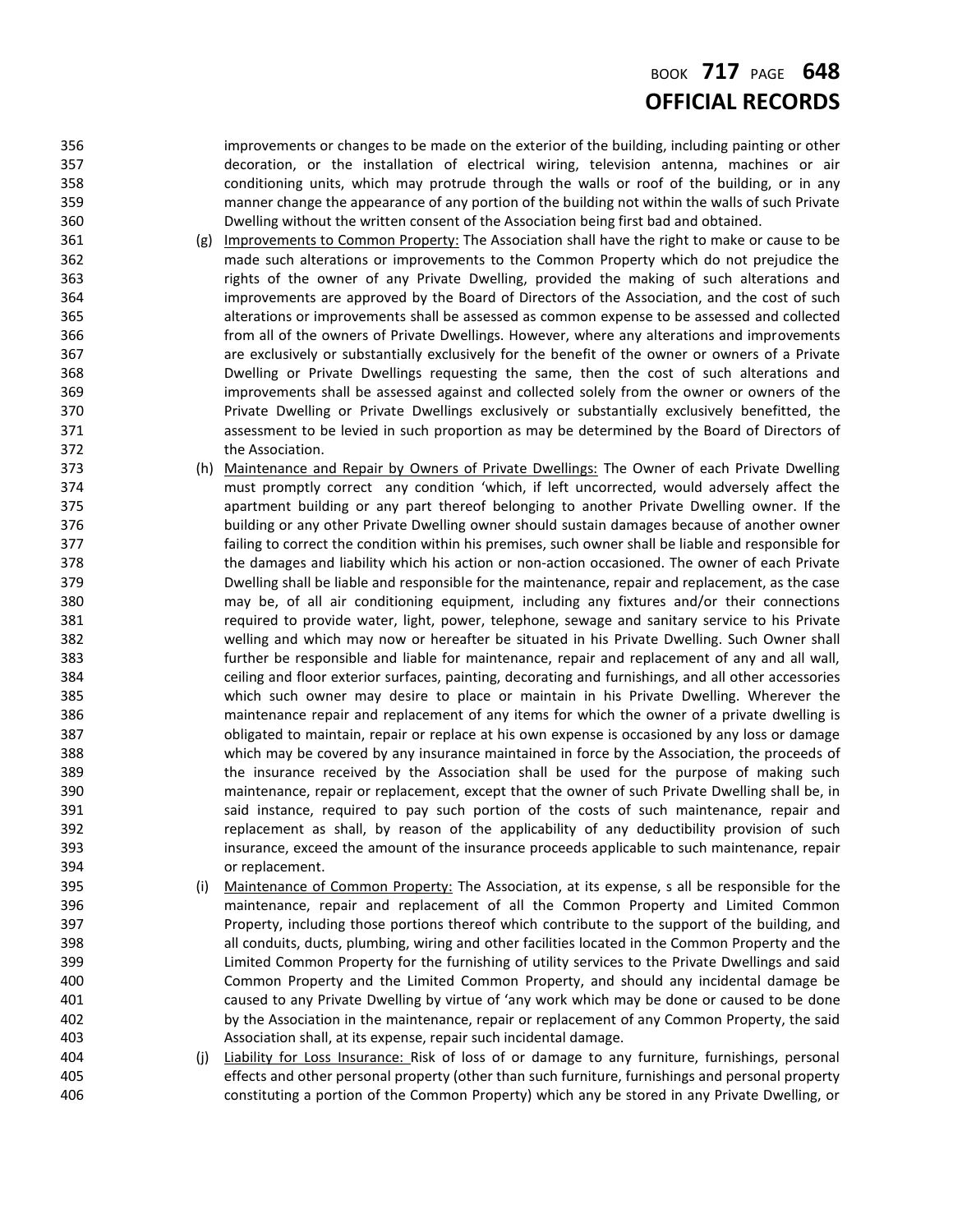### BOOK **717** PAGE **649 OFFICIAL RECORDS**

407 in to or upon Common Property or Limited Common Property, shall be borne by the owner of each such Private Dwelling. The owner of a Private Dwelling shall be liable for injuries or damages resulting from an accident in his own Private Dwelling, to the same extent and degree that the owner of the house would be liable for an accident occurring within the house. The owner of each Private Dwelling may, at his own expense, obtain insurance coverage for loss of or damage to any furniture, furnishings, personal effects and other personal property belonging to such owner and may, at his own expense and option, obtain insurance coverage against personal liability for injury to the person or property of another while within such owner's Private Dwelling or upon the Common Property or Limited Common Property. 416 (k) Insurance Coverage to be Maintained by Association: The Association will maintain and keep in full force and effect the following insurance: (i) Casualty insurance covering all of the Private Dwellings, Common Property and Limited Common Property against loss or damage by fire, windstorm or other hazards covered by the standard Extended Coverage endorsement; and (ii) Public liability and property damage insurance in such amounts and in such form as shall be determined by the Board of Directors; and (iii) Workmen's Compensation Insurance, if needed to meet the requirements of law; and (iv) Such other insurance as the Board of Directors may from time to time deem to be in the best interest of the Association and its members. 426 (I) Limited Common Property: Upon his acquiring a leasehold or fee simple title interest in and to a Private Dwelling each owner shall be assigned to a parking space. The said parking space is designated as Limited Conon Property with respect to such Limited Common Property, the owner of the Private Dwelling being assigned the parking space shall have the exclusive right to use the same, and such exclusive right shall become an appurtenance to said private dwelling and shall be encumbered by or subject to any mortgage then or thereafter encumbering said Private Dwelling; and upon the conveyance or passing of title to the Private Dwelling to which the said Limited Property is appurtenant, such exclusive right shall pass as an appurtenance thereto in the **Same manner as the undivided interest in the Common Property appurtenant to such Private**  Dwelling passes. No conveyance, encumbrance or passing of title in any manner whatsoever to any exclusive right to use a parking space constituting Limited Common Property may be made or accomplished separately from the conveyance, encumbrance or passing of title to the Private Dwelling to which it is appurtenant, except that such exclusive right may be separately assigned, transferred or conveyed to the Association, provided that as a condition precedent to the conveyance, assignment or transfer to the Association of said exclusive right, the same shall be **released from any mortgage, lien or encumbrance encumbering the Private Dwelling from which**  such appurtenance is being severed by conveyance, assignment or transfer. Whenever the Association shall become the owner of the exclusive right to use any parking space, the acquisition of which such exclusive right shall be by instrument executed with the formality of a deed, such exclusive right may be thereafter by instrument executed in such formality assigned by the Association to any Private Dwelling to the same force and effect as if originally assigned thereto by the Association. However, while the Association shall be the owner of the exclusive right to use any parking space, the same shall be treated by the Association just as though said parking space constituted a part of the Common Property instead of the Limited Common Property. No separate charge shall be made by the Association for the use of the parking space (m) Assessments: Association is given the authority to administer the operation and management of the Condominium. To properly administer the operation and management of the project, Association will incur, for the mutual benefit of all of the owners of Private Dwellings, costs and expenses which will be continuing or nonrecurring costs, as the case may be, which costs and expenses are sometimes herein referred to as "common expense". In furtherance of the grant of authority to Association to make levy and collect assessments to pay the costs of the Common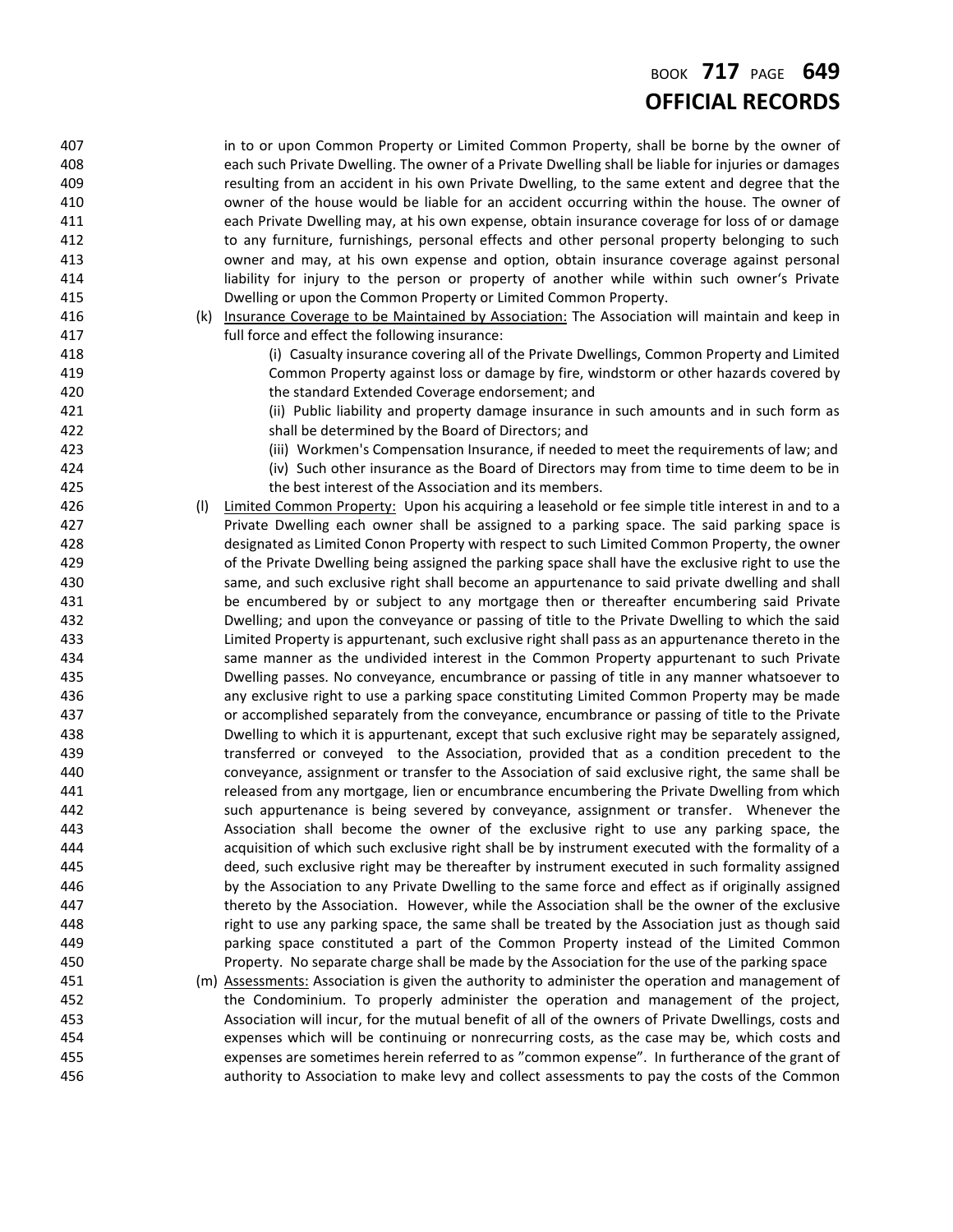### BOOK **717** PAGE **650 OFFICIAL RECORDS**

 expense, the following provisions mall be operative and binding upon the owners of all Private Dwellings, to-wit:

 (i) All assessments levied against the owners of Private Dwellings and said Private Dwellings shall be uniform and, unless specifically otherwise provided for in the Declaration of Condominium, the assessments made by Association shall be in such proportion that the amount of assessment levied against each owner of a Private Dwelling and his Private Dwelling shall bear the same ratio to the total assessment made against all owners of Private Dwellings and their Private Dwellings as does the undivided interest in Common Property appurtenant to each Private Dwelling bears to the total undivided interest in Common Property appurtenant to all Private Dwellings, without increase or diminution for the existence or lack of existence of any exclusive right to use a parking space constituting Limited Common Property which may be an appurtenance to any Private Dwelling. Should Association be the owner of any Private Dwelling or Private Dwellings, the assessment which would otherwise he due and payable to Association by **the owner of such Private Dwelling or Private Dwellings, reduced by the amount of**  income which may be derived from the leasing of such Private Dwelling or Private Dwellings by Association, shall be apportioned and assessment therefore levied ratably among the owners of all Private Dwellings which are not owned by Association based upon their proportionate interests in the Common Property exclusive of the interests therein appurtenant to any Private Dwelling or Private Dwellings owned by Association.

 (ii) The assessment levied against the owner of each Private Dwelling and his Private Dwelling shall be payable in such installments and at such times as may be determined by the Board of Directors of Association.

 (iii) The payment of any assessment or installment thereof due to Association shall be in default if such assessment, or any installment thereof, is not paid unto Association on or before the due date for such payment. When in default, the delinquent assessment or delinquent installment thereof due to Association shall bear interest at the rate of 8% per annum until such delinquent assessment or installment thereof as above provided, and for all costs of collecting such assessment or installment thereof and interest thereon, including a reasonable attorney's fee, whether suit be brought or not.

 (iv) No owner of a Private Dwelling may exempt himself from liability for any assessment levied against such owner and his Private Dwelling by waiver or the use or enjoyment of any of the Common Property, or by abandonment of the Private Dwelling, or in any other manner.

 (v) The Association is hereby granted a lien upon each Private Dwelling and its appurtenant undivided interest in Common Property and upon any exclusive right to use a parking space constituting Limited Common Property which may be an appurtenance to any such Private Dwelling, which lien shall secure and does secure the monies due for all assessments now or hereafter levied against the owner of each Private Dwelling, which lien shall also secure interest, if any, which may be due on the amount of any delinquent assessments owing to Association, and which lien shall also secure all costs and expenses, including a reasonable attorney's fee, which may be incurred by Association in enforcing this lien upon said Private Dwelling and its appurtenant undivided interest in the Common Property and Limited Common Property. In any suit for the foreclosure of said lien, the Association shall be entitled to rental from the owner of any Private Dwelling from the date on which the payment of any assessment or installment thereof became delinquent and shall be entitled to the appointment of a receiver for said Private Dwelling, without notice to the owner of such Private Dwelling. The rental required to be paid shall be equal 505 to the rental charged o comparable type of dwelling units in Florida. The lien granted to the Association shall further secure such advances for taxes, and payments on account of superior mortgages, liens or encumbrances which may be required to be advanced by the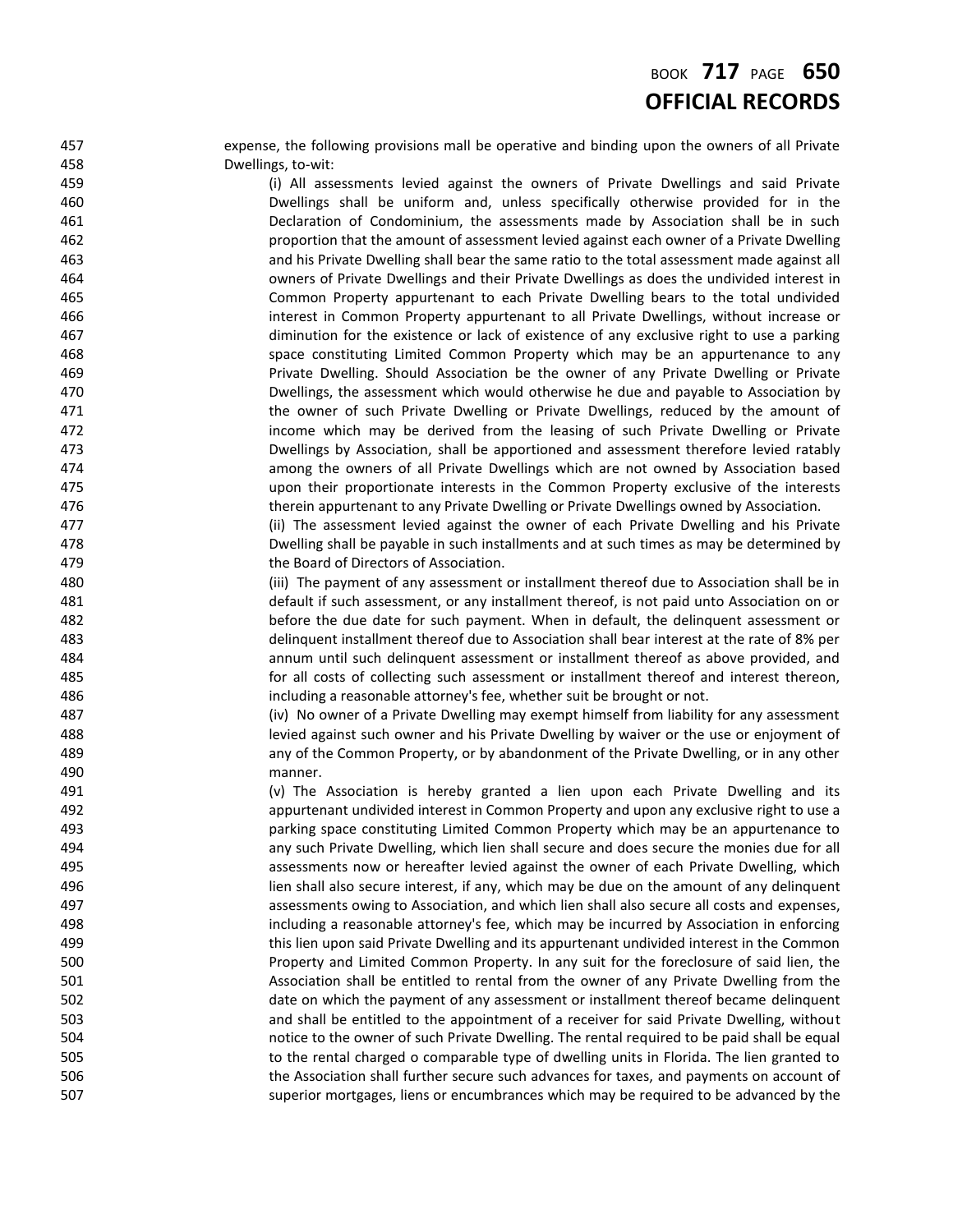### BOOK **717** PAGE **651 OFFICIAL RECORDS**

 Association in order to preserve and protect its lien, and the Association shall further be entitled to interest at the rate of 8% per annum on any such advances made for such **120 purpose All persons, firms or corporations who shall acquire, by whatever means, any interest in the ownership of any Private Dwelling, or who may be given or acquire a**  mortgage, lien or other encumbrance thereon, is hereby placed on notice of the lien granted to Association, and shall acquire such interest in any Private Dwelling expressly 514 subject to such lien. (n) Rights of Century Park West, Inc., hereinafter called "Developer". The association has contracted for the construction of the apartment building and all improvements on the Associations property, with the contract price for such work being payable from the proceeds of sales of the Private Dwellings in the improved property. Developer has the right to require the Association to convey and transfer to it at any time any and all of the apartment units which have not theretofore been sold, transferred or conveyed to others. As to such unsold apartment units, Developer shall have the absolute and continuing 523 right to lease, sublease and/or sell or cause to be leased, subleased and/or sold, any of such units 524 to any person, firm or corporation upon any terms and conditions that it may desire and as to the lease, sublease or sale of any such apartments, the right of approval or of first refusal and any **right of redemption which the Association may have by virtue of the provisions of these By-Laws,**  or by virtue of the provisions of the Articles of Incorporation of the Association or the Declaration of Condominium, shall not be operative in any manner. Further, so long as Developer has the **right to acquire from the Association any apartments, it shall have the absolute right to**  designate, remove and replace at will two-third of the members of the Board of Directors of the Association. None of such Directors need be a resident of the apartment building. Developer shall be responsible for the payment of any assessments which may be levied by the Association against the apartments which Developer owns or has the right to acquire. 534 (o) Remedies in the Event of Default: The owner or owners of each Private Dwelling shall be governed by and shall comply with the provisions of the Declaration of Condominium, and the **Articles of Incorporation and these By-Laws of Association, as any of the same are now**  constituted or as they may be amended from time to time. A default by the owners of any Private Dwelling shall entitle Association or the owner or owners of other Private Dwelling or Private Dwellings to the following relief: 540 (i) Failure to comply with any of the terms of the Declaration of Condominium or other restriction and regulations contained in the Articles of Incorporation or these By-Laws of Association, or which.mmy be adopted pursuant thereto, shall be grounds for relief which may include, without intending to limit the same, an action to recover some due for damages, injunctive relief, foreclosure of lien or any combination thereof, and which relief may be sought by Association or, if appropriate by an aggrieved owner of a Private Dwelling. (ii) The owner or owners of each Private Dwelling shall be liable for the expense of any maintenance, repair or replacement rendered necessary by his act, neglect or **carelessness, or by that of any member of his family, or his or their guests, employees,**  agents or lessees, but only to the extent that such expense is not met by the proceeds of insurance carried by Association. Such liability shall include any increase in fire insurance rates occasioned by use, misuse, occupancy or abandonment of a Private Dwelling or its appurtenances. Nothing herein contained. however, shall be construed so as to modify any waiver by insurance companies of rights of subrogation. (iii) In the event a lessee or sublessee occupying an apartment becomes in default (as the 556 term has hereinabove been defined) the Association shall have the right to terminate such lease or sublease and the lessees or sublessee's right or possession on five (5) days written notice served on said lessee or sublessee. Notice shall be deemed to be perfected